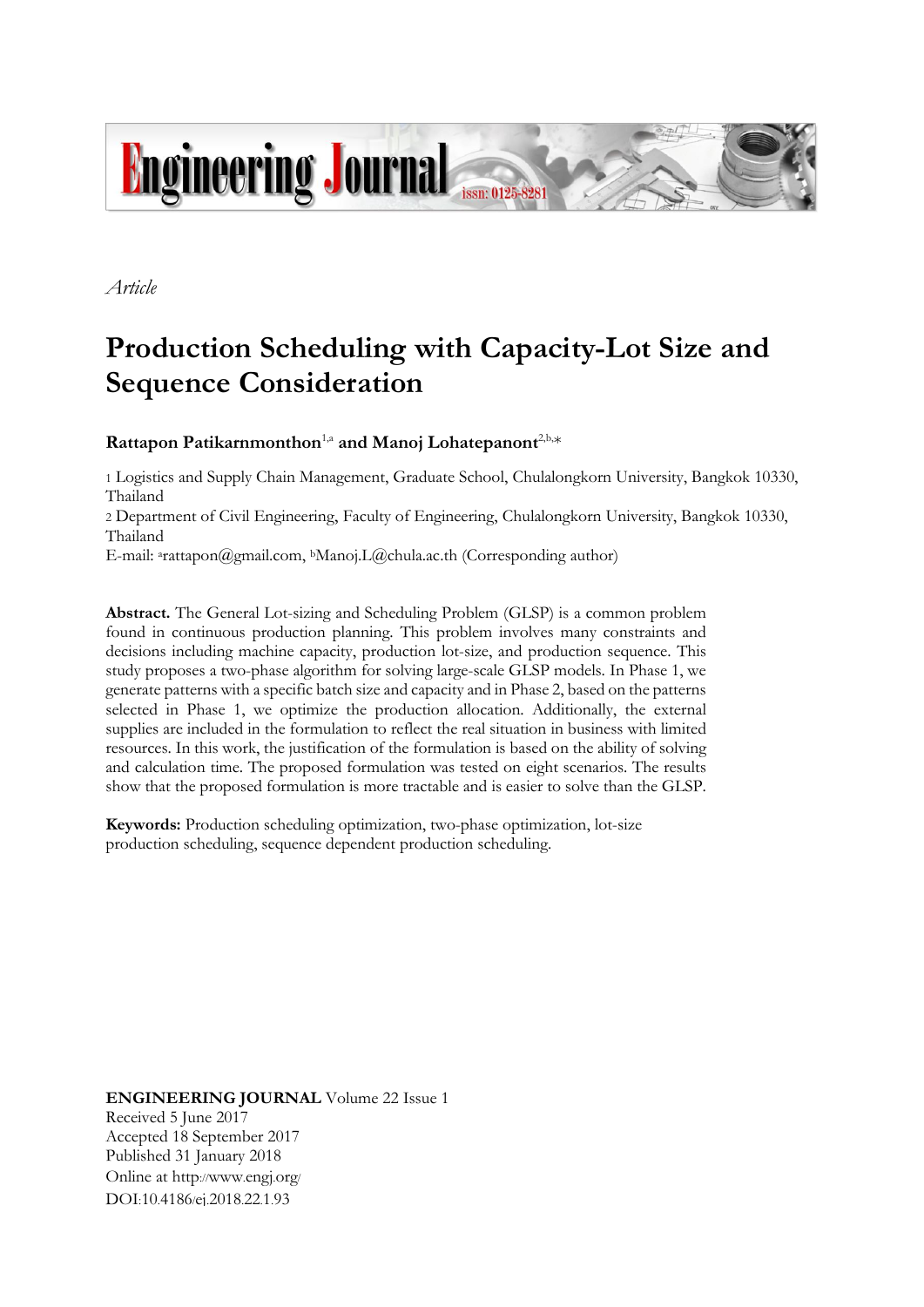#### **1. Introduction**

In manufacturing, an operation requires several planning levels, including strategic, tactical, and operational levels. Strategic planning is the core component of planning because it has to match with the business direction. It involves making decisions such as facility location, facility design, and network design, and often spans long planning horizons. Tactical planning involves balancing the demand and supply of each product family over the medium term. The focus is often profit maximization. By contrast, operation planning often focuses on cost while adhering to the tactical plan from the previous stage.

Production scheduling is one of the most essential tasks in operation planning. It dictates what actions are required on a daily or hourly basis as well as the types and quality of the products required for production, according to the fluctuation in the demand, operation configuration, and production capacity. Often times the decisions include the appropriate inventory levels needed in order to buffer the variations in demand and production uncertainty in each period. Similar to any inventory management situation, the objective here is to minimize inventory investment while meeting the necessary service levels. The production scheduling process can often be formulated as a linear program, which considers demand, inventory carrying cost, and production capacity. Solving this problem is straightforward and effective for use in an actual business setting when the linearity assumption holds.

In Continuous production, the Changeover Cost is an important variable of production planning, as converting from one product to another product might lead to the cost of the operation. Changeover Cost refers to the additional cost when the production sequence is altered; the cost of a skipped or reversed sequence is normally higher than maintaining the regular sequence. The production scheduling has to be carefully concerned with reducing unnecessary changeover from period to period.

The Minimum lot size of the production is another characteristic of continuous production. The minimum size of production for each product must be produced before changeover to other product. According to this limitation, the inventory helps to minimize the production cost by carrying the product that exceeds the current demand to the next period.

Adding lot-size and sequence consideration into production scheduling leads to a transformation of the calculation from the Linear Programming (LP) to the Mixed Integer Programming (MILP), caused by lotsize and production sequence consideration. The setting up status in each period are defined as the binary variables, in addition, the min-lot consideration are casted as the integer variable. Both sets of the discrete variables add complexity into the formulation. The General Lotsizing and Scheduling Problem (GLSP), classified as the Non-Deterministic Polynomial-time hard Problem (NP-hard), requires a huge number of computational time for solving this problem. The exact methodology to solve this problem will be facing the fractional set of the binary variables during computation. These fractional parts are the cause of the weak bound in the branch-and-bound technique that influences the branching technique in an appropriate direction and the results of the large number of iterations in the computation. Enormous resources such as memory and computational time are required for finding the solution.



Fig. 1. Sample of the production schedule.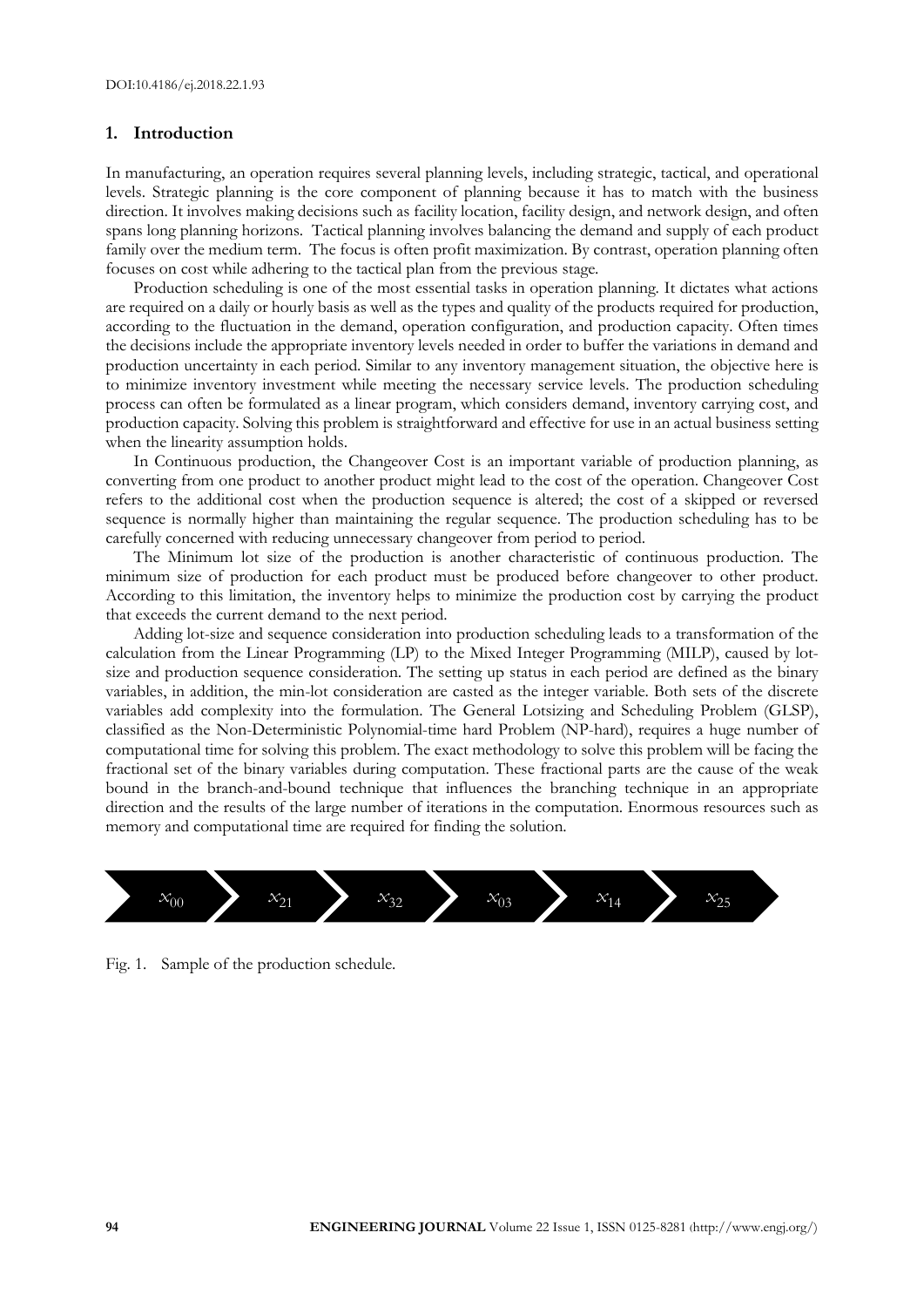

Fig. 2. Changeover Cost from product *i* to product *j*  $(s_{ii})$ .

The example of the Production Schedule is shown in Fig. 1. The production number in each period is indicated as  $x_j$ . In the micro-period  $s_0$  the planned production was on product  $j_0$  with the amount of  $x_{00}$ . In these 6 example periods the production was on product  $j_0$ ,  $j_2$ ,  $j_3$ ,  $j_0$ ,  $j_1$ , and  $j_2$ , respectively. The plan shown that change over from product *i* to product *j* was orderly assigned. The Changeover Cost from product *i* to product  $j$   $(s_{ii})$  is illustrated in Fig. 2. The solid line shows the minimum changeover cost from one product to another product and the dash line shows the more expensive changeover from product to product.



Fig. 3. Changeover Variable from product *i* to product *j* in time *s* ( $z_{ijs}$ ).

The large number of binary variable is the Changeover variable *(z ijs)* and this binary variable indicates the changeover stage from product *i* to product *j* in time *s*. The number of  $z_{ijs}$  is equal to the number of the product multiplied by the number of product and multiplied by the number of the micro-period  $(|J|^2 \times |S|)$ . This set of variables will increase exponentially when the number of products is increased. As a result, the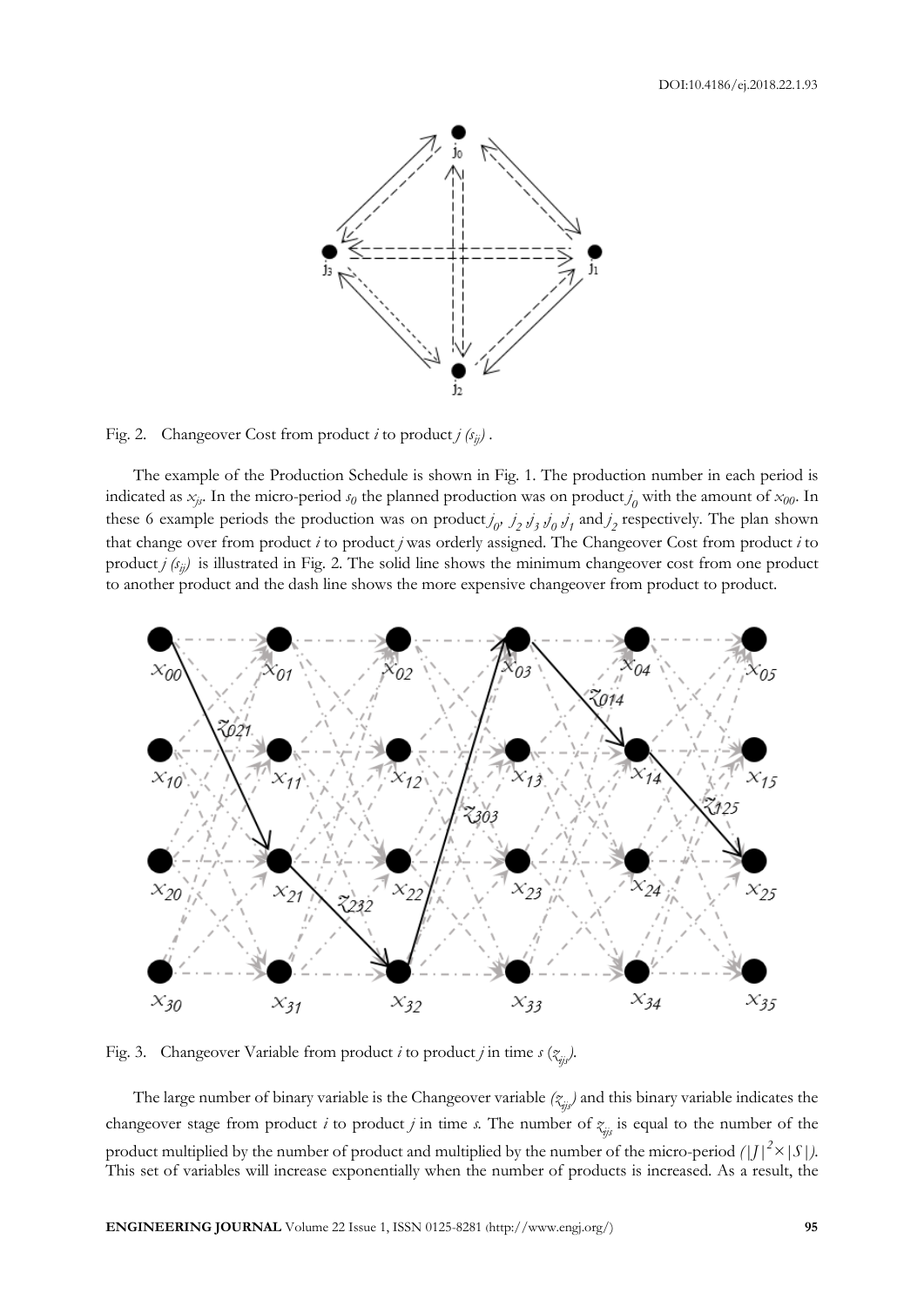increasing of this variable is the adding complexity of the problem. During the LP relaxation, this set of variables will be the fractional part, the part that makes weak bound on the problem.

This paper proposes an improvement of the GLSP by formulating a model tackling the important part of the formulation and the bound from LP relaxation that is used for determining the solution gap of the incumbent solution. The tighter bound may lead to the calculation of the exact methodology to effectively answer this sophisticated problem with less memory usage and computational time.

### **2. Related Works/ Literature Review**

#### **2.1. Formulation**

Fleischmann and Meyr (1997) [1] proposed a complex version of the production scheduling problem known as the *General Lotsizing and Scheduling Problem* (GLSP), with sequence considerations added into the formulation. In each setup, changing from one product to other products affects the production cost as it also depends on the sequence of the changeover. With the sequence consideration included, the discrete variables were introduced into the formulation by defining and setting up the variables between the changed products.

The GLSP contains an objective function that consists of two parts. The first part is an inventory holding cost of each Product in each Macro-Period. The second part is a setup cost of production changeover from Product *i* to Product *j* in each Micro-Period (if needed). This is subject to the constraints to cover the demand volume of each Product to be fulfilled in each Macro-Period with the number of inventory carried to the next Macro-Period. The capacity constraints cover how much machine time in each Macro-Period and how much machine time is used for production. This constraint calculates how much machine time is used to produce each Product in each Macro-Period, and how much machine time is used in the production setup to transform from Product *i* to Product *j*. The other set of constraints is used to determine which Product has been set up for Product *j* in Micro-Period *s*, to set each production lot needed to produce at least a minimum run for each product and to set up for only one Product in each Micro-Period. The last set of constraints is used to determine when the production changeover from Product *i* to Product *j* occurs. With GLSP the number of discrete variables required is huge, and this formulation does not cover backlogging.

#### **2.2. Solution Methodology**

Production scheduling has been categorized into 5 groups by Drexl and Kimms (1997) [2]: 1) the capacitated lot sizing problem, 2) the discrete lot sizing and scheduling problem, 3) the continuous setup lot sizing problem, 4) the proportional lot sizing and scheduling problem, and 5) the general lot sizing and scheduling problem. The *Capacitated Lotsizing Problem with sequence dependent Setup Cost* (CLSD) was introduced by Haase (1996) [3] and is similar to The *General Lotsizing and Scheduling Problem* (GLSP) Fleischmann and Meyr (1997) [1]. The GLSP has been used in many recent studies in which researchers have introduced improvements in both the exact and heuristics approach.

The Lagrangian Relaxation method was used by Chen and Thizy (1990) [4] on several constraints such as setup, demand and capacity constraints. The method is also involved with the subgradient optimization and column generations in node-arc formations using the shortest path technique. The lower bound improvement, achieved by adding cutting plane to the formulation, was introduced by Belvaux and Wholsey (2001) [5]. It categorized the startup and changeover into four parts: 1) Small bucket model, 2) one setup per period, 3) two setup per period, and 4) big bucket model with changeovers. In addition, they also introduced the minimum production runs and full-capacity production. However, the drawback of this formulation is the changeover variable that uses a discrete variable that makes the model more complex. An improvement of exact methodology was the modified branch and bound enumeration method, which was introduced by Haase and Kimms (2000) [6]. It stated that in period *T*, perform a branching step by choosing a sequence and doing calculations to choose whether the model needs to move on to period one step by step by doing backtracking in-between if necessary. The multi-level MILP formulation for Medium-Range Production Scheduling of a Multiproduct Batch Plant was introduced by Lin et al. (2002) [7] by dividing the problem into the category stage and product stage. This approach applied the lower memory space usage to lower bounding in iterations.

There are many techniques to approaching the NP-Hard problem. In the survey of Woeginger (2003) [8] it was shown that the researcher used Dynamic Programming, Pruning the Search Tree, Preprocessing the Data and Local Search depending on the characteristics of the problem. The Mixed Integer Dynamic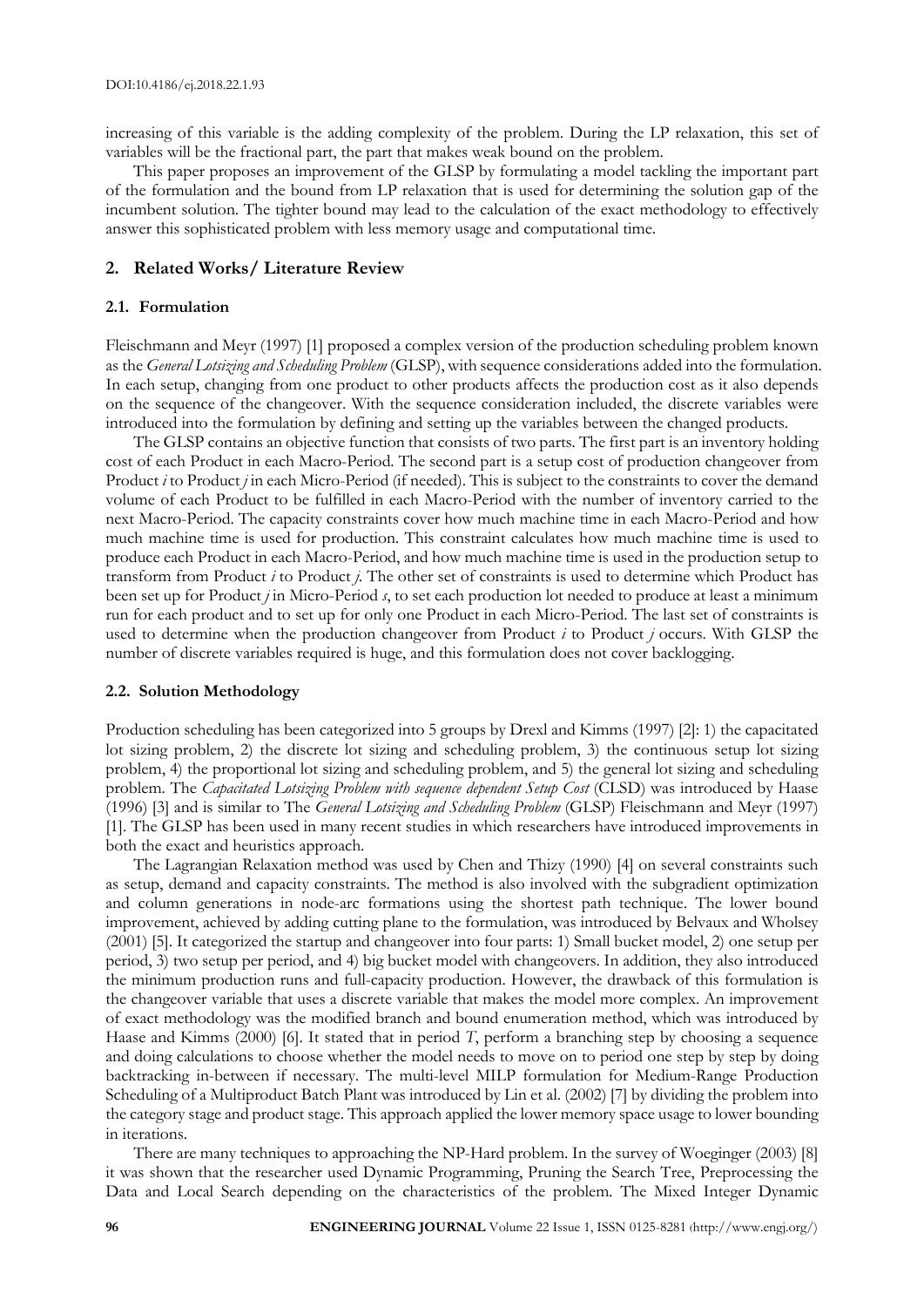Optimization (MIDO) was used by researchers such as Held and Karp (1962) [9], Bansal et al. (2003) [10], Prata et al. (2008) [11], and Chu and You (2013) [12]. The Mixed-Integer Linear Fractional Programming (MILFP) also introduced for the cycle process scheduling problem by You (2009) [13]. The Searching over Separator Strategy also was introduced by Hwang et al. (1993) [14] by dividing the problem into two subproblems in which the results from both subproblems were combined as an optimal solution. Furthermore, Drori and Peleg (2001) [15] proposed an algorithm recursively partitioned the problem domain and eliminated some branches during calculations. All techniques have been used for tackling the optimization of the complex and time consumed problem.

The heuristics methodology was used by various researchers. Meyr (2000, 2002) [16, 17] also improved his methodology by using the dual network flow to re-optimize the sub-problem. This methodology evaluated the new candidate added back to the current solution to find the better solution using dual price. This methodology also used in both single machine consideration and the multi machines scheduling. The three steps of heuristics were published by Gupta and Magnusson (2005) [18] by dividing them into three steps: Initialize, Sequence and Improve. The Initialize step is used to find initial solutions by determining production quantities without sequence consideration. The Sequence step consists of finding the least-costly production within each period. The last step, the Improve step is to refine production quantities and production sequence in regards to decreasing the total costs. The hybrid of the mathematical programming and the local search methods were published by De Araujo et al. (2007) [19]. This hybrid method is called the relax-and-fix methodology. It divides the problem into two levels: 1) solving some relaxed integer variables and solving relaxed problems, and 2) re-specifying some integer variables and then solving partially fixed problems. The heuristics methodology is used to solve both steps to find feasible solutions. The dynamic programming and heuristics technique that focus on binary variables related to sequences was introduced by Kovács et al. (2009) [20] while running a pre-processer to determine the items that should appear in an optimal solution. Combining simulation and optimization was also introduced by Kämpf and Köchel (2006) [21]. The simulation was used to find the optimal parameters before feedbacking to the optimization for optimizing and assessing the value from the simulator for the possibility of optimality.

#### **3. Methods**

The *General Lotsizing and Scheduling Problem using Two Phases with External Supply* (GLSP-TE) tackles the computational time consumption of the GLSP by separating the computation steps into two phases. Phase One is the Pattern generation with a Specific Batch size and Capacity Phase Two is the Production Allocation using a Specified Pattern. An additional feature of the GLSP -TE over the GLSP is introducing the external supply to adding up the other supply covering the limited capacity.

Phase One performs the approximate optimization to find the production pattern as shown in Eq. (1) – (9), using the following notation to formulate problem:

| : Set of Micro-periods $s$ belonging to Macro-period $t$                    |
|-----------------------------------------------------------------------------|
| : Set of Products                                                           |
| : Set of Macro-Period                                                       |
| : Set of Micro-Period                                                       |
|                                                                             |
| : Modified Capacity (time) available in Micro-period s                      |
| : Capacity consumption (time) needed to produce one unit of $j$             |
| : Holding costs of Product <i>j</i> (per unit and per Macro-Period)         |
| : External supply unit cost of Product $j$ in Macro-period $t$              |
| : Setup costs of changeover from Product <i>i</i> to Product <i>j</i>       |
| : Demand of Product $j$ in Macro-period $t$ (units)                         |
| : Initial inventory of Product $j$ at the beginning of the planning horizon |
| (units)                                                                     |
| : Equal to 1 of the machine is set up for Product $i$ at the                |
| beginning of the planning horizon (0 otherwise)                             |
|                                                                             |
|                                                                             |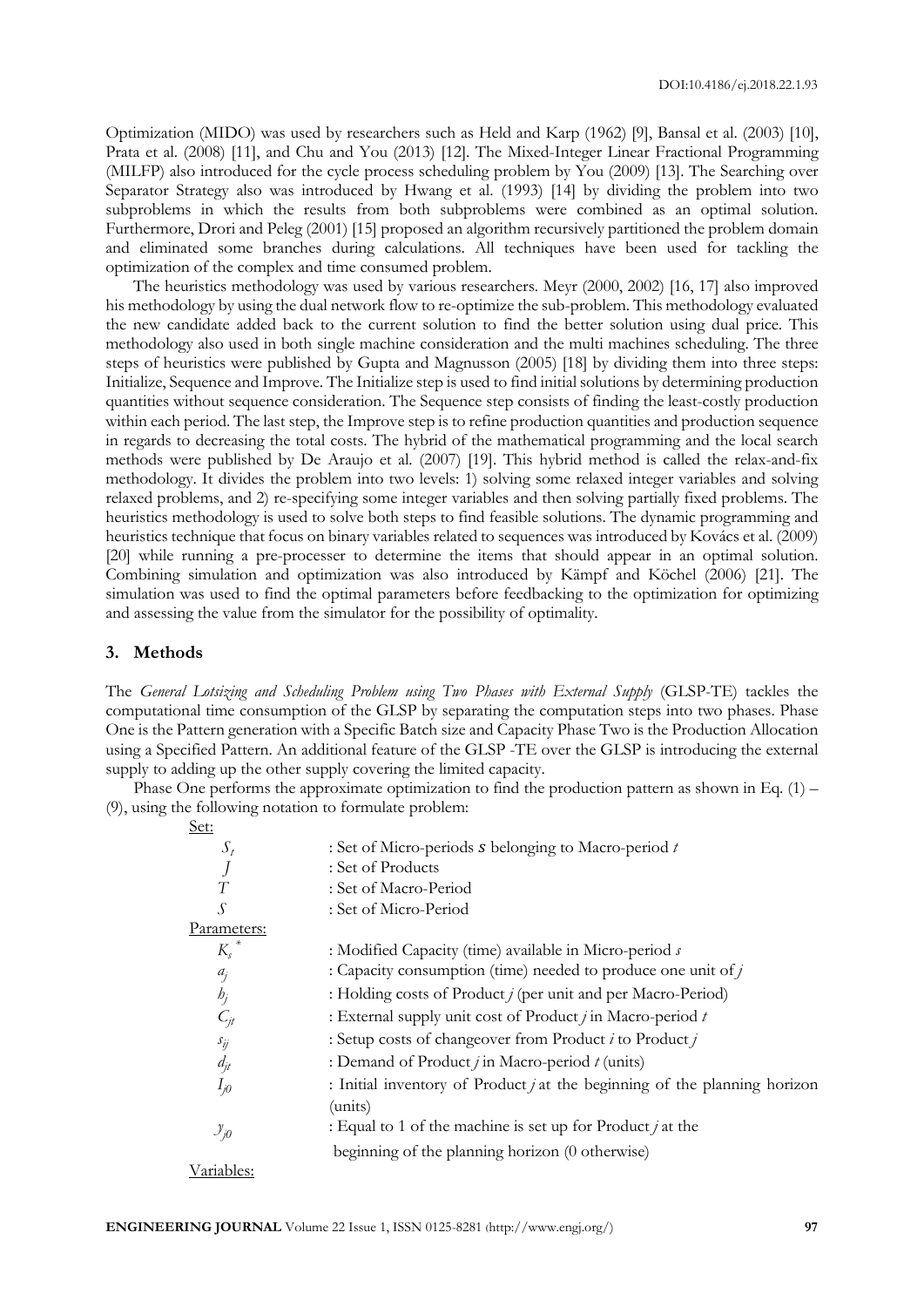*Subject to:*

| $I_{it} \geq 0$      | : Inventory of Product $j$ at the Macro-period $t$ (units)             |
|----------------------|------------------------------------------------------------------------|
| $W_{it} \geq 0$      | : Number of external supply of Product $j$ in Macro-period $t$ (units) |
| $x_{is} \geq 0$      | : Quantity of Item <i>j</i> produced in Micro-period <i>s</i> (units)  |
| $y_{i} \in \{0,1\}$  | : Setup State: $y_i = 1$ , if the machine is setup for Product         |
|                      | $j$ in Micro-period $s$ (0 otherwise)                                  |
| $z_{ij} \in \{0,1\}$ | : Take on 1, if a change over from Product $i$ to Product $j$          |
|                      | take place at the beginning of Micro-period $s$ (units)                |

Phase One: Pattern generation with Specific Batch size and Capacity

$$
MIN \sum_{j} b_j I_{jt} + \sum_{ijs} s_{ij} z_{ijs} + \sum_{j} C_{j} W_{jt}
$$
\n<sup>(1)</sup>

 $I_{jt} = I_{j,t-1} + \sum_{s \in S_t} \frac{K_s^*}{a_s}$  $\sum_{a_j}^{\prime} y_j$ *+Wjt-djt* <sup>∀</sup>*t*∈*T,* ∀*j*∈*J* (2) ∑ *y js=1 <sup>j</sup>* <sup>∀</sup>*s*∈*S* (3) *z ijs≥y i,s-1 +y v<sub>s</sub>*∈*S, ∀i*∈*I, ∀j*∈*J* (4) *Ijt ≥ 0* ∀*t*∈*T,* ∀*j*∈*J* (5) *Wt*∈*T, ∀<sub>j</sub>∈</del><i>J* (6) *xjs ≥ 0* ∀*t*∈*T,* ∀*j*∈*J* (7)  $y_{i} \in \{0,1\}$ *js* <sup>∈</sup> *{0,1}* ∀*s*∈*S,* ∀*j*∈*J* (8)  $z_{ii} \in \{0,1\}$ *ijs*<sup>∈</sup> {*0,1*}<sup>∀</sup>*s*∈*S,* ∀*i*∈*I,*∀*j*∈*J* (9)

The Objective Function (Eq. (1)) consists of three costs including inventory carrying costs of Product *j* and the cost of the external supply for Product *j* in Macro-period *t* and setup costs of change over from Product *i* to Product *j* in Micro-period *s*. The formulation is subjected to 3 sets of constraints. The first set of constraints represents the conservation of flow that determines the inventory of each Product *j* and the external supply needed, which satisfies demand of Product *j* in Macro-period *t* (Eq. (2)). The *K<sup>s</sup> \** is the predefined capacity in each Micro-period that is greater than the actual capacity in the Micro-period calculated from Macro-period capacity to represent the minimum lot. The second and third set of constraints are responsible for the Setup State from Product *i* to Product *j* (Eq. (3) and Eq. (4)). The other constraints are the Non-Negativity constraint on variable  $I_{jb}W_{jb}x_{jb}$  (Eq. (5) to (7)) and the Binary constraint on variable  $y_{jb}z_{ij}$ (Eq. (8) and Eq. (9)).

After Phase One calculations, the Setup State variables (*y js* ) have been passed to Phase Two to be used as Setup State to calculate the amount of Production Units, as provided in formulations (Eq.10) - (Eq.19) using the following notation to formulate the problem:

| Set:               |                                                                       |
|--------------------|-----------------------------------------------------------------------|
| $S_t$              | : Set of Micro-periods $s$ belonging to Macro-period $t$              |
|                    | : Set of Products                                                     |
| T                  | : Set of Macro-Period                                                 |
|                    | : Set of Micro-Period                                                 |
| Parameters:        |                                                                       |
| $K_t$              | : Capacity (time) available in Macro-period t                         |
| $a_i$              | : Capacity consumption (time) needed to produce one unit of $j$       |
| $h_i$              | : Holding costs of Product <i>j</i> (per unit and per Macro-period)   |
| $\mathcal{C}_{it}$ | : Unit Cost of External supply for Product $j$ in Macro-period $t$    |
| $s_{ij}$           | : Setup Costs of Changeover from Product <i>i</i> to Product <i>j</i> |
| $d_{it}$           | : Demand of Product $j$ in Macro-period $t$ (units)                   |
| $m_i$              | : Minimum lotsize for Product j                                       |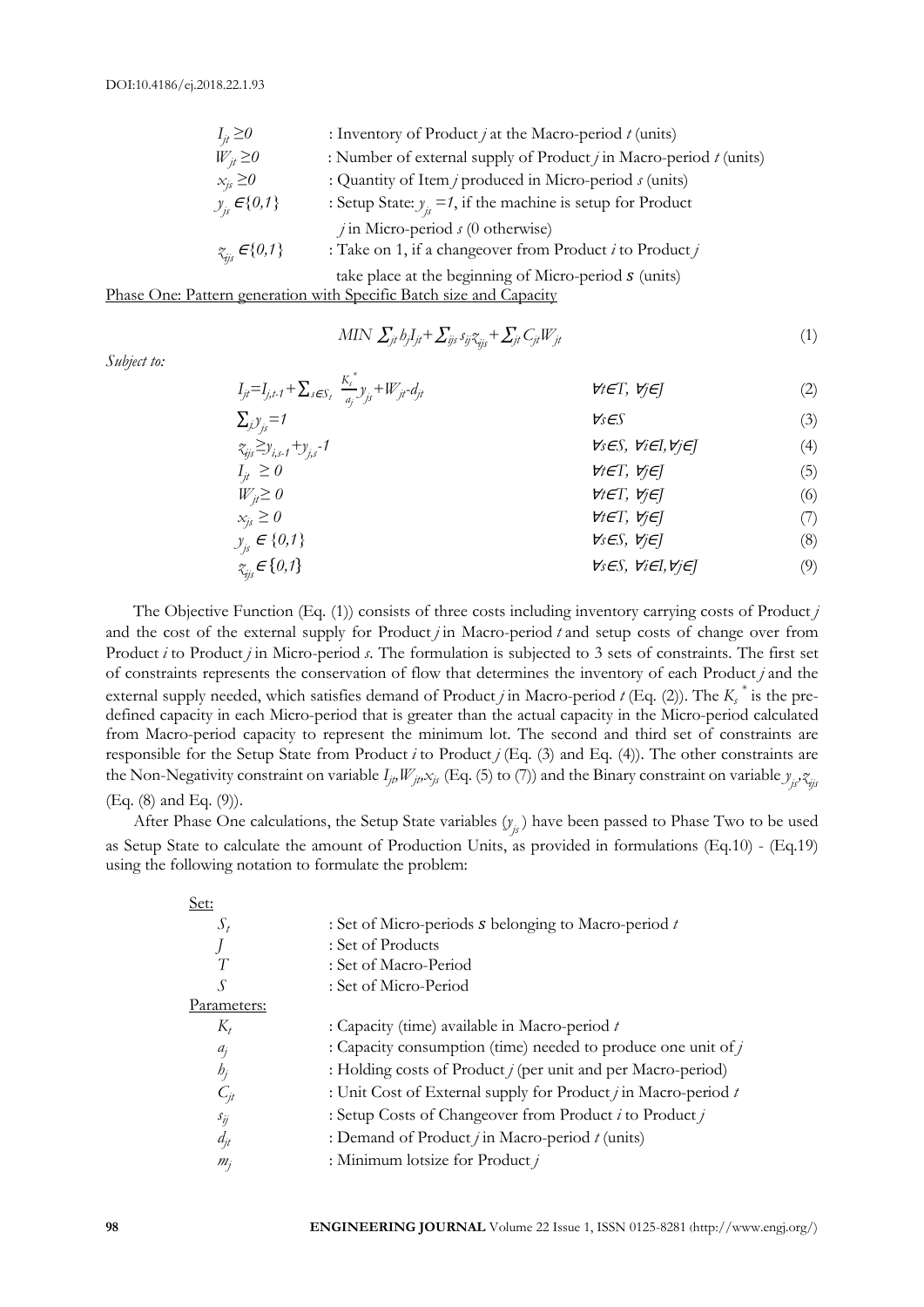| $I_{j0}$             | : Initial inventory of Product $j$ at the beginning of the planning horizon      |  |  |  |  |  |  |
|----------------------|----------------------------------------------------------------------------------|--|--|--|--|--|--|
|                      | (units)                                                                          |  |  |  |  |  |  |
| $\mathcal{Y}_{j0}$   | : Equal to 1 of the machine is set up for Product $\ell$ at the beginning of the |  |  |  |  |  |  |
|                      | planning horizon (0 otherwise)                                                   |  |  |  |  |  |  |
| Variables:           |                                                                                  |  |  |  |  |  |  |
| $I_{it} \geq 0$      | : Inventory of Product $j$ at the end of the planning horizon (units)            |  |  |  |  |  |  |
| $W_{it} \geq 0$      | : Number of External supply of Product $j$ in Macro-period $t$ (units)           |  |  |  |  |  |  |
| $x_{is} \geq 0$      | : Quantity of Item <i>j</i> Produced in Micro-period <i>s</i> (units)            |  |  |  |  |  |  |
| $y_{i} \in \{0,1\}$  | : Setup State: $y_i = 1$ , if the machine is setup for Product j                 |  |  |  |  |  |  |
|                      | in micro - period $s$ (0 otherwise)                                              |  |  |  |  |  |  |
| $z_{ij} \in \{0,1\}$ | : Take on 1, if a changeover from Product $i$ to Product $j$ take place at the   |  |  |  |  |  |  |
|                      | beginning of Micro-Period $s$ (units)                                            |  |  |  |  |  |  |

Phase Two: Production Allocation using Specified Pattern

$$
MIN \sum_{j\iota} b_j I_{j\iota} + \sum_{j\jota} s_{j\iota} z_{j\iota} + \sum_{j\iota} C_{j\iota} W_{j\iota}
$$
 (10)

Subject to:

| $I_{ji} = I_{j,t+1} + \sum_{s \in S_t} x_{js} + W_{jt} - d_{jt}$ | $tr \in T$ , $\forall j \in J$ | (11) |
|------------------------------------------------------------------|--------------------------------|------|
| $\sum_{j,s \in S_t} a_j x_{js} \leq K_t$                         | $tr \in T$                     | (12) |
| $\tilde{x}_{ji} \geq y_{i,s-1} + y_{j,s} - 1$                    | $tr \in T$                     | (13) |
| $x_{ji} \geq m_j(y_{js} - y_{j,s-1})$                            | $tr \in T$ , $\forall j \in J$ | (14) |
| $I_{ji} \geq 0$                                                  | $tr \in T$ , $\forall j \in J$ | (15) |
| $W_{ji} \geq 0$                                                  | $tr \in T$ , $\forall j \in J$ | (16) |
| $x_{js} \geq 0$                                                  | $tr \in T$ , $\forall j \in J$ | (17) |
| $y_{js} \in \{0,1\}$                                             | $tr \in T$ , $\forall j \in J$ | (18) |
| $\tilde{x}_{ij} \in \{0,1\}$                                     | $tr \in T$ , $\forall j \in J$ | (19) |

The Objective function in (Eq. (10)) considers the inventory carrying cost and the cost of the external supply for Product *j* in each Macro-Period *t*, and also the setup cost for changing Product *i* to Product *j* in Micro-Period *s*. The sets of constraints cover demand satisfaction on (Eq. (11)). Capacity consideration takes place on (Eq. (12)), whereas the switching cost is considered on (Eq. (13)). The minimum lot-size is considered on (Eq. (14)) by the pattern from Phase One. The other constraints are the Non-Negativity constraint on variable  $I_{j}$ ,  $W_{j}$ ,  $X_{j}$ , (Eq. (15) to Eq. (17)) and the Binary constraint on variable  $y_{j}$ ,  $z_{ij}$ , (Eq. (18) and Eq. (19)).

#### **4. Computational Test**

The formulation testing is divided into two parts, model validity and model solvability. The model validity testing uses a reduced size of problem and the model solvability is tested on various scenarios in a larger size of problem. All tests are performed on an IBM compatible PC with Intel i7 3770 processor, which has 4 cores, 8 threads and 16GB RAM as hardware. The software used in this test is IBM ILOG CPLEX 64 bit version 12.4 with IBM ILOG Concert technology interface with Microsoft Visual Studio C#.NET 2012 using .NET Framework 4.0.

#### **4.1. Model Validity**

The testing of model validity performed on a reduced size of problem to prove that the GLSP -TE can provide the optimality up to GLSP by reducing the commodity to just three commodities, three Macro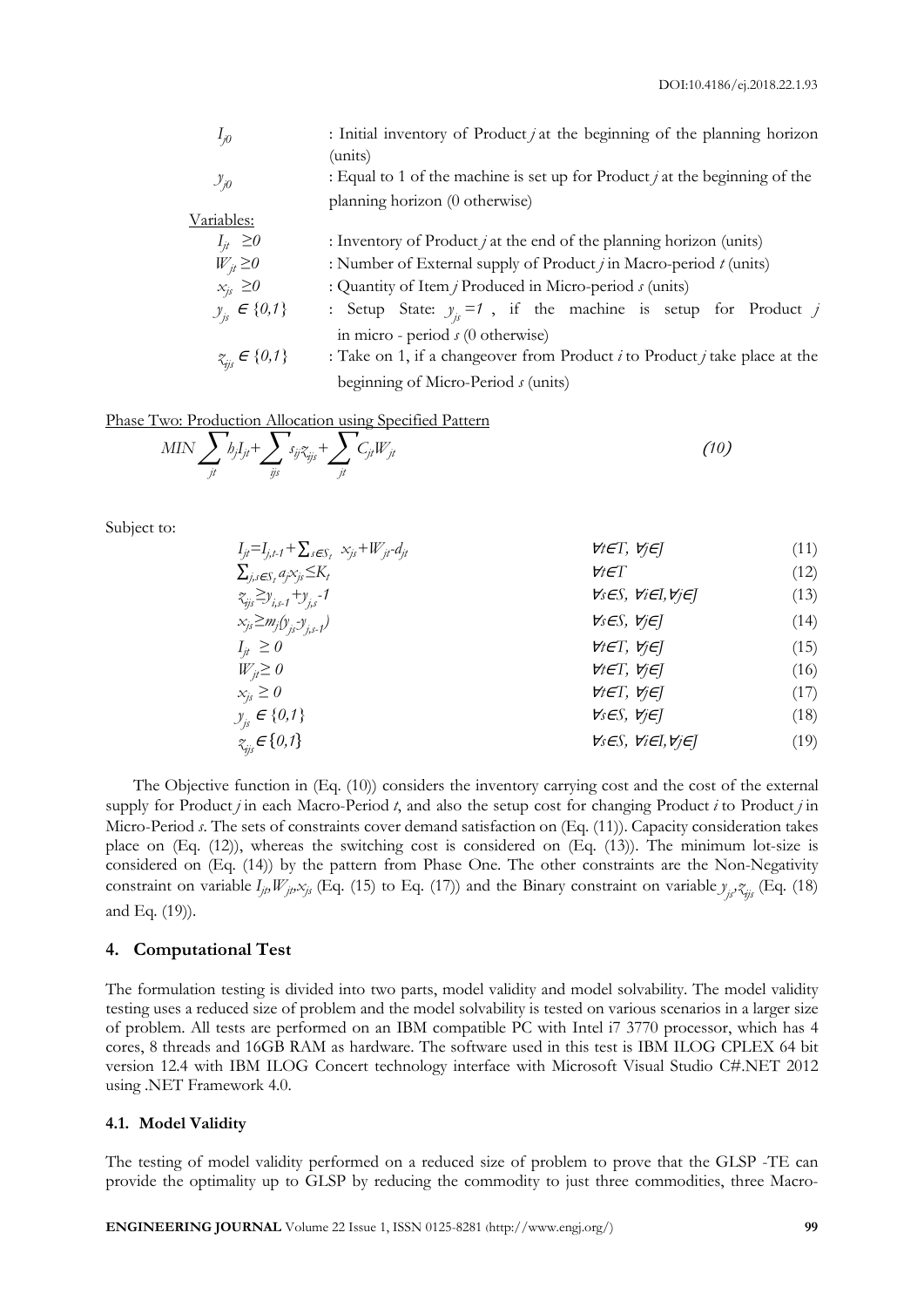Periods with a total of nine Micro-Periods. The test found that GLSP -TE can perform the same result of the objective value.

#### **4.2. Solvability**

#### 4.2.1. Test scenarios

The proposed formulation was tested by 8 scenarios with adjusting  $K_s^*$  parameters to 22 values to evaluate the formulation. In this paper, the  $K_s^*$  will be tested as a set of data from min-lot to more than two times of the min-lot itself. The scenario lists are shown in Table 1.

| Scenario         | Demand                       | <b>Product Variety</b>                   | Demand             | Min-Lot   | <b>Total Demand</b>          |
|------------------|------------------------------|------------------------------------------|--------------------|-----------|------------------------------|
| Code             | Continuity                   |                                          | <b>Fluctuation</b> | Violation | Level                        |
| SCN1             | Continuous                   | $\rm No$                                 | Low                | $\rm No$  | <b>Under Capacity</b>        |
| SCN <sub>2</sub> | Disjointed                   | Missing middle demand/<br>Skipped period | Low                | $\rm No$  | <b>Under Capacity</b>        |
| SCN <sub>3</sub> | Disjointed                   | One commodity in<br>almost period        | Low                | No        | <b>Under Capacity</b>        |
| SCN4             | Interval Demand<br>commodity | All commodity in some<br>period          | Moderate           | No        | <b>Under Capacity</b>        |
| SCN <sub>5</sub> | Continuous                   | No                                       | High               | No        | Possible to over<br>capacity |
| SCN <sub>6</sub> | Continuous                   | $\rm No$                                 | Moderate           | No        | Possible to over<br>capacity |
| SCN7             | Continuous                   | $\rm No$                                 | High               | Yes       | Possible to over<br>capacity |
| SCN <sub>8</sub> | Continuous                   | $\rm No$                                 | Very High          | Yes       | Possible to over<br>capacity |

Table 1. Scenario list.

In each scenario, the computation performed three solution gaps (5%, 10%, and 20%) to determine the computation time and solvability of the model. The timeout was set to 120 minutes to determine the applicability of the model in practice.

#### 4.2.2. Computation results

The overall results in all solution gaps can be divided into 2 categories. First, the solution that can be found within the solution gap at 86% of all runs. Second, the solution that cannot be found within the solution gap in the defined amount of time but a feasible solution was made at 14% of all runs. From all tested scenarios, 100%, 91.48%, and 66.48% of optimal solutions are obtained in the solution gaps of 20%, 10%, and 5%, respectively. The feasible solution with an average gap of about 8.8% is provided in all test runs, implying that the formulation performs a tighter bound.

The calculation results from all scenarios show that the distribution of computational time is related to the solution gaps. With the wide gap (20%), the model can be solved fastest; whereas, for the middle gap (10%) all the tests can be solved within 30 minutes. The smallest gap (5%) shows various computational time, where some tests reached the timeout that is defined in the parameters.

The distribution of iteration numbers is shown in Fig 4. The computational time and the number of iterations on the tests depend on the solutions gap tends to be in enormous number with much more iterations, which means that the solver did huge a number of iterations trying to close the gap but could not find the better solution within the defined timeout. In SCN7 and SCN8 the computational time and the number of iterations appeared in small numbers and fewer runs in the indicated timeout. For SCN1, SCN2 and SCN3 the number of iterations were spread higher than the first group with more runs marked in the defined timeout as well. The SCN4, SCN5 and SCN6 is the group that the number of iterations are closed to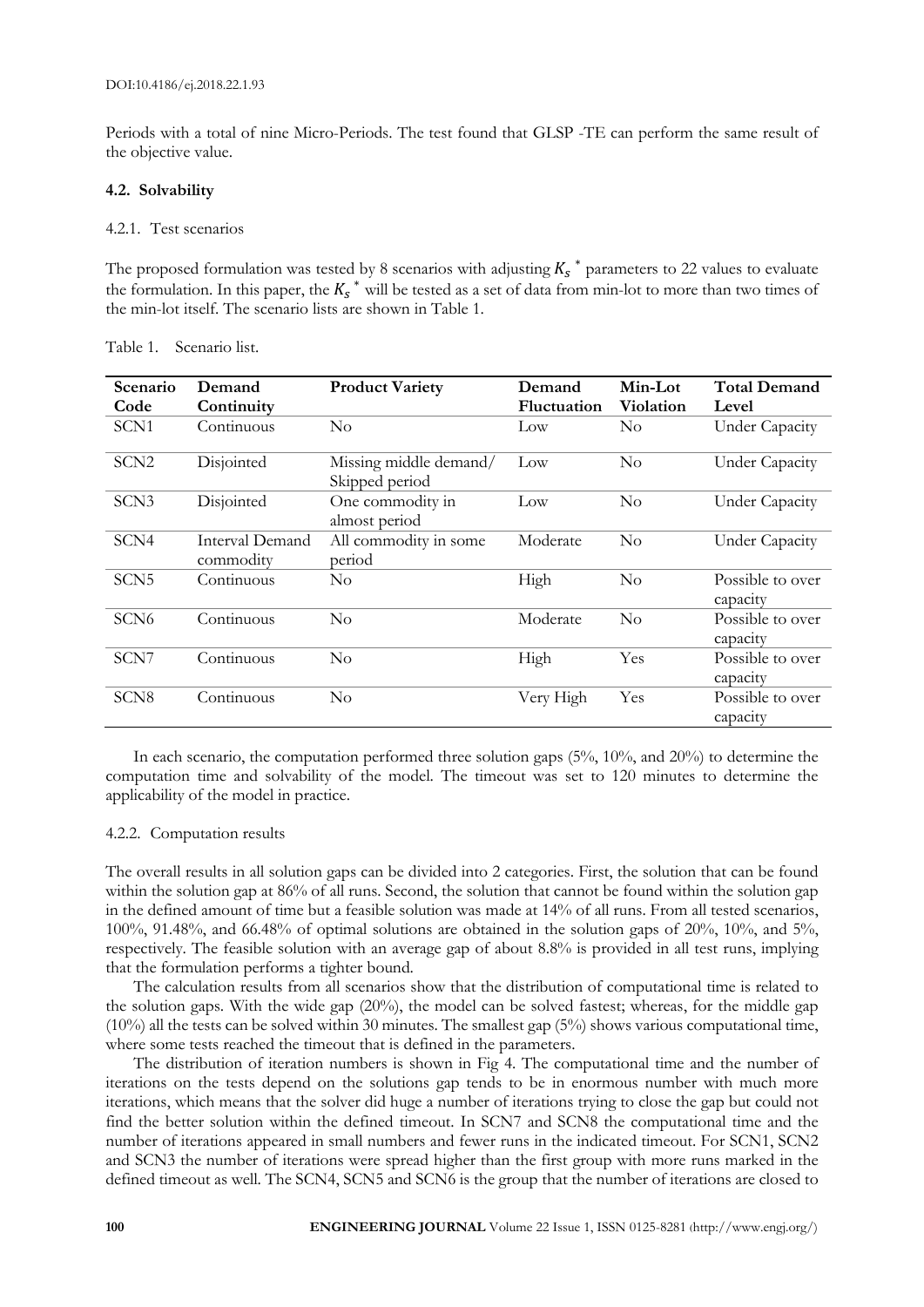

SCN7 and SCN8 but the computational time spread up to the defined timeout, which means that the solver tried to close the solution gap but could not find the solution within the gap.

Fig. 4. Computational time and number of iterations for all scenario runs.

The test results are ranked into 3 groups according to the value of the third quantile, the value of the first quantile and the median, which can be categorized into the best result, the good result and the moderate result.

**ENGINEERING JOURNAL** Volume 22 Issue 1, ISSN 0125-8281 (http://www.engj.org/) **101**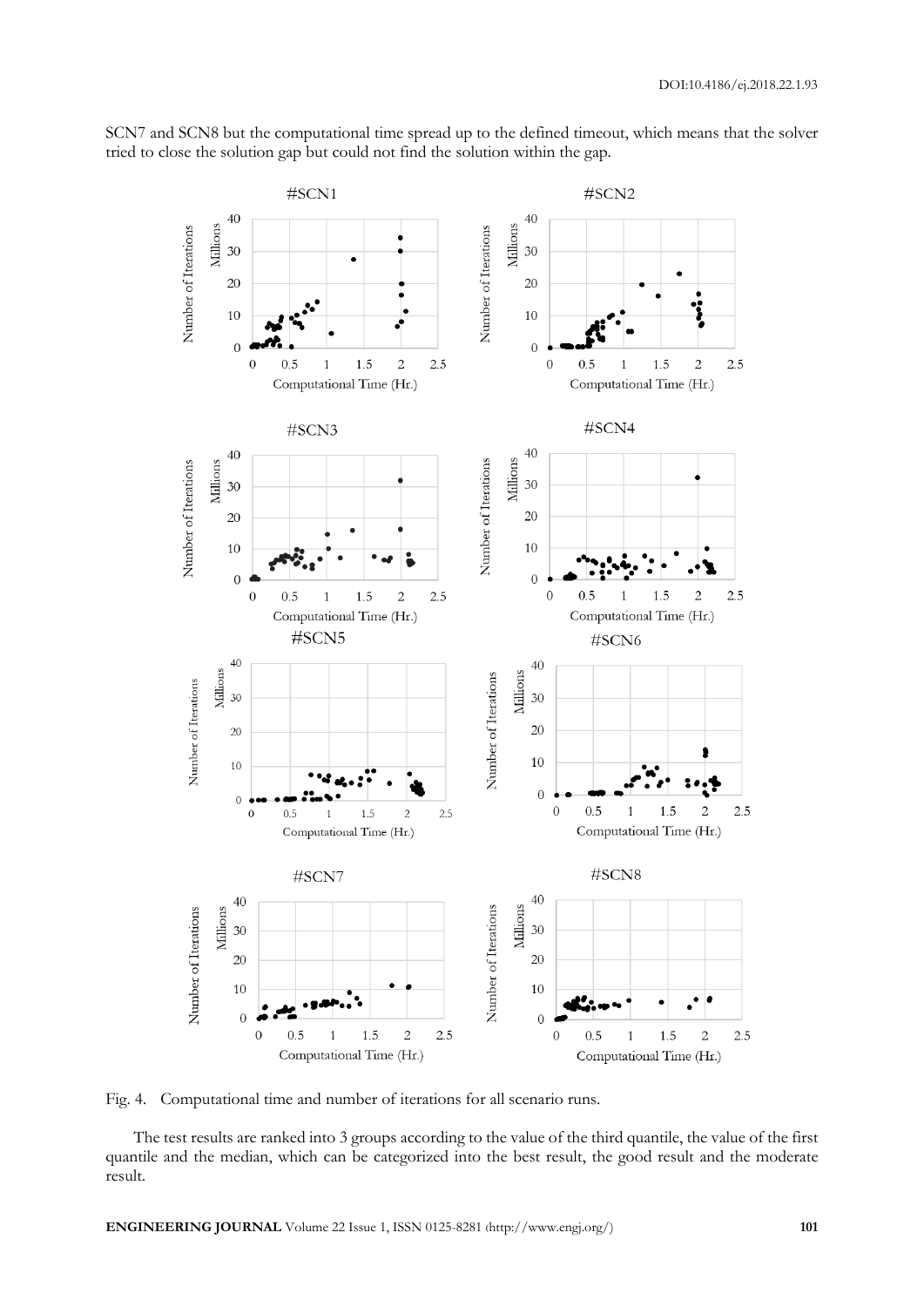The best result is performed on SCN7 and SCN8, with high and very high demand fluctuation and Minlot violation. Phase One performs the best computational time to reach the gap with a tighter bound, from the pre-defined production volume in each Micro-period, as shown in Fig. 5, Fig. 6, and Fig. 7.

The good result is performed on SCN1, SCN2 and SCN3. The median value and first quantile of the good result is lower than the third group as shown in Fig. 5, Fig. 6, and Fig. 7. The characteristics of this groups is the low demand fluctuation with some skipped demand spreading in all period (SCN2 and SCN3)

The moderate result is shown in SCN4, SCN5, and SCN6. The missing demand is an interval for all commodities in the same period. SCN4 shows a moderate demand fluctuation whereas SCN 5 and SCN6 show continuous demand with high and moderate demand fluctuation. Phase One requires a long computational time for both the median and third quantile, as shown in Fig. 5, Fig. 6, and Fig. 7.



Fig. 5. Computational time on each scenario using 5% solution gap.



Fig. 6. Computational time on each scenario using 10% solution gap.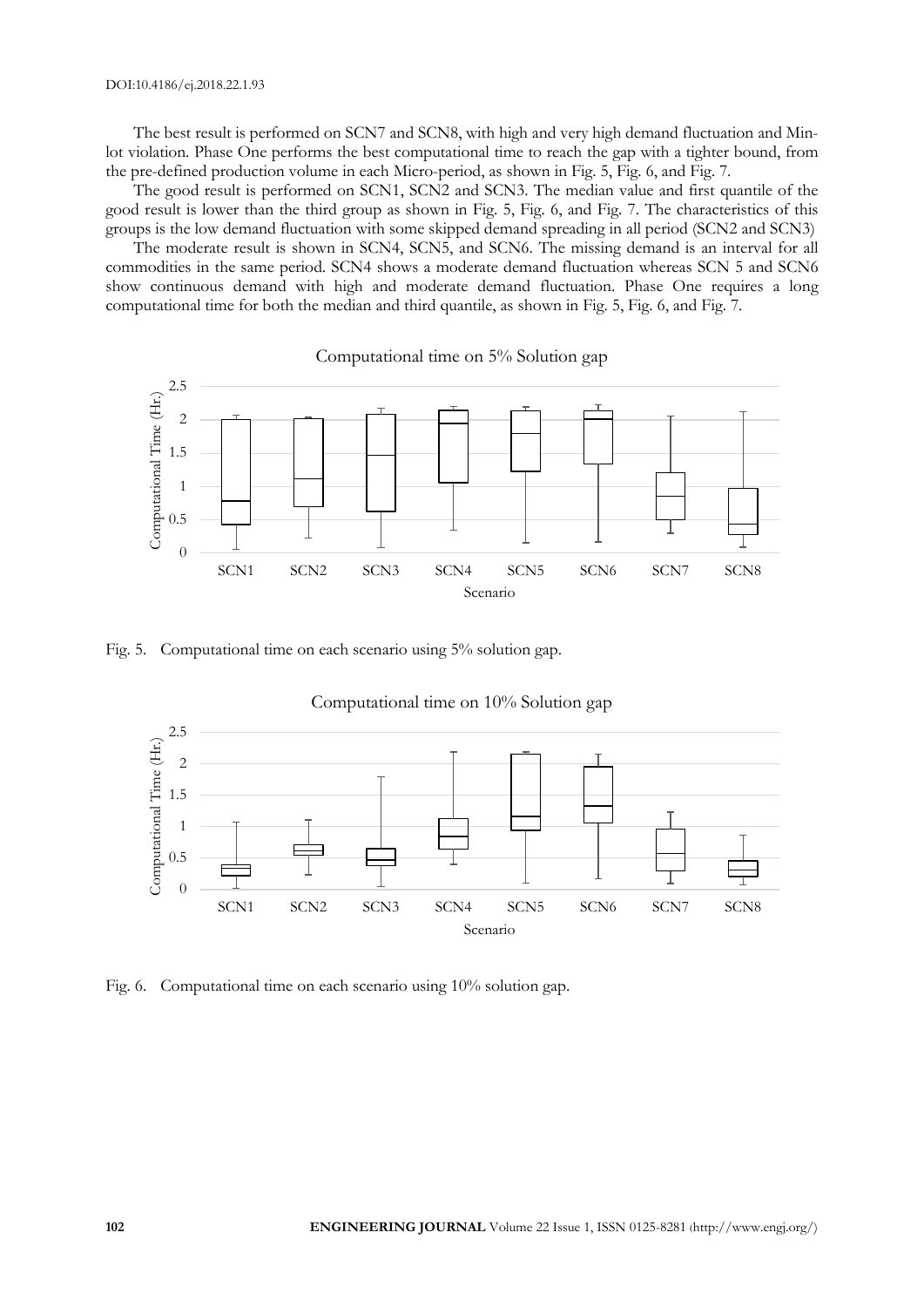

Computational time on 20% Solution gap

Fig. 7. Computational time on each scenario using 20% solution gap.

The stress test of GLSP-TE is performed on scenarios that performed the best and worst scenarios from previous tests, the sixth scenario (SCN6) and the eighth scenario (SCN8). The tests are performed in 2 sets, first, a scaling product from 4 products to 30 products, and second, a scaling number of a micro-period from 4 to 24 micro-period in each macro-period in scenarios that have 4 products. Both sets used a 2 hours timeout computation and 5% solution gap compared with GLSP with the same parameters except *K<sup>s</sup> \** in GLSP-TE that will try 10 parameters and use the best results to compare with GLSP. The first set shows that all tests on GLSP were timeout with a solution gap of more than 99%. The GLSP-TE can perform optimality within the solution gap for most runs for SCN6 and all runs for SCN8, as shown in Fig. 8 and Fig. 9. The second set shows that the GLSP perform optimality with the solution gap in a scenario that has a binary variable of less than 10,000 variables. In SCN8 for scenarios that have more binary variables the optimizer report timed out with a feasible solution and did not achieve defined solution gap. In SCN6 the solver could not find an optimal solution since the number of the product was 4, but the GLSP-TE could perform all runs in the optimal stage, as shown in Fig. 10 and Fig. 11. The result showed that GLSP-TE has a tighter bound than GLSP from dividing the formulation into 2 phases.



Fig. 8. Result Gap Comparison between GLSP and GLSP-TE on SCN6.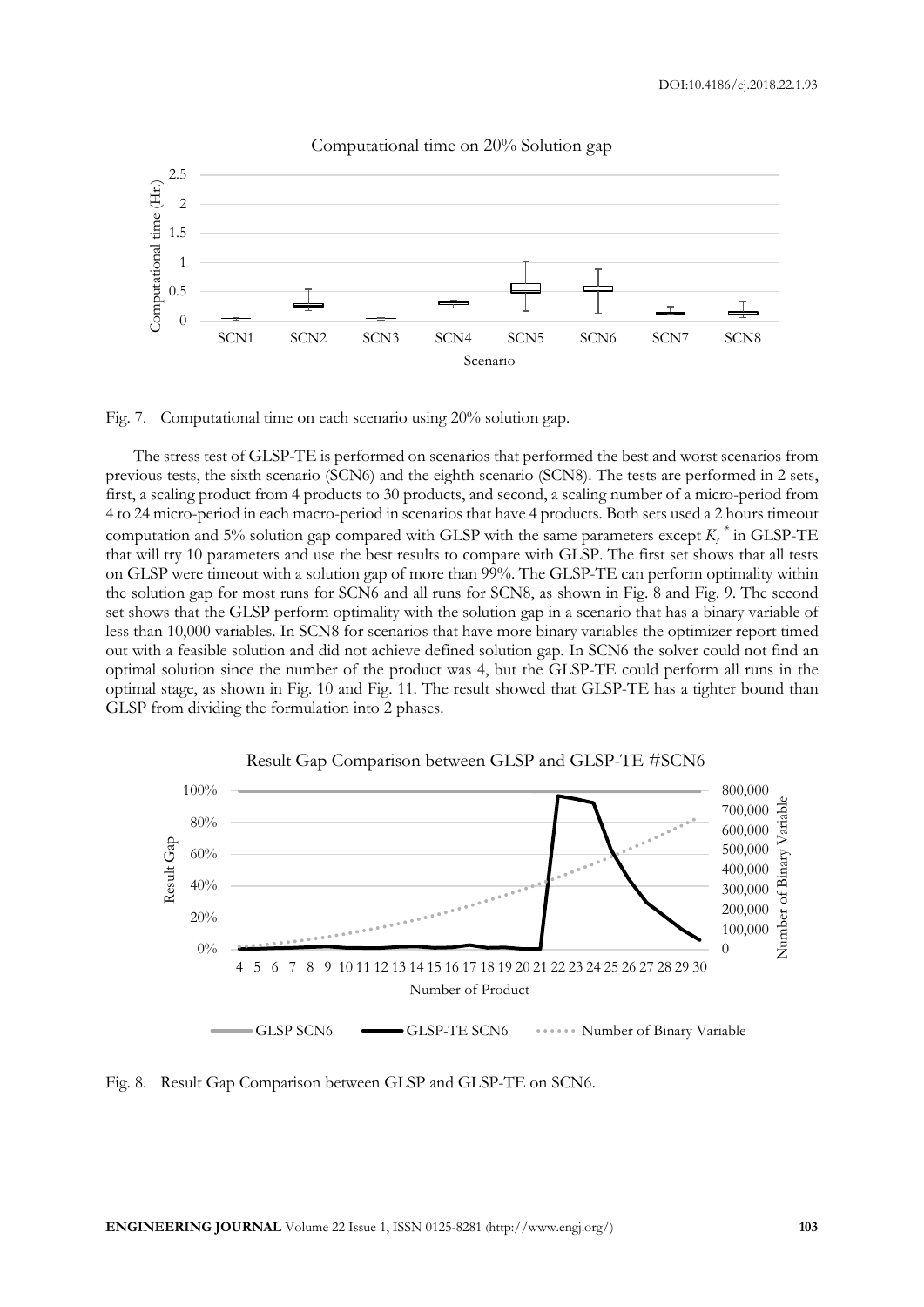



Fig. 9. Result Gap Comparison between GLSP and GLSP-TE on SCN8.



Fig. 10. Result Gap Comparison between GLSP and GLSP-TE on SCN6.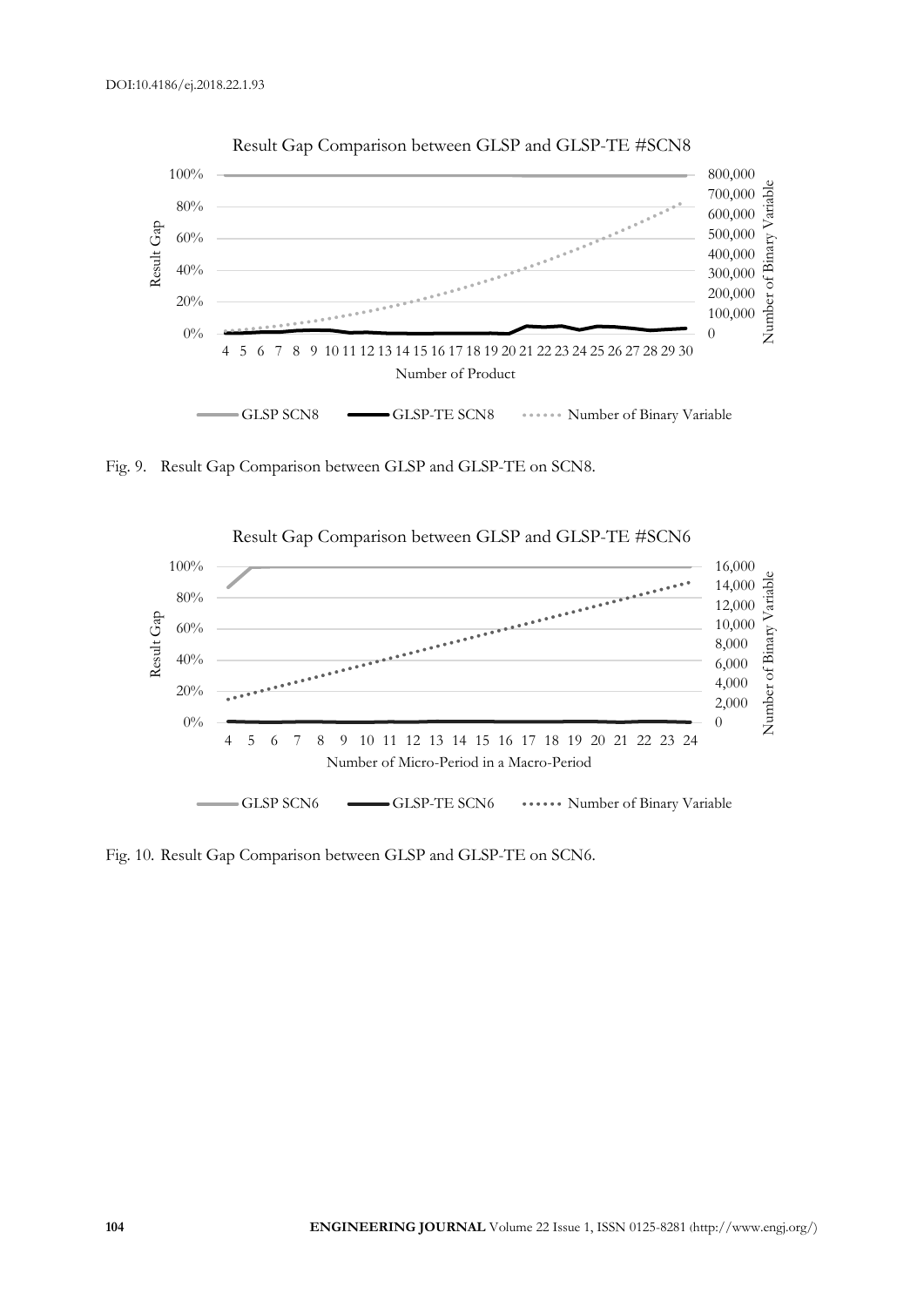

Result Gap Comparison between GLSP and GLSP-TE #SCN8

Fig. 11. Result Gap Comparison between GLSP and GLSP-TE on SCN8.

#### **4.3. Model Result**

The improvement GLSP -TE has been tested by running the optimization with the same scenarios at 5% of the solution gap and with a 120 minutes timeout on the same machine configuration and environment. Phase One was tested by sampling the  $K_s$ <sup>\*</sup> parameters into 22 values and using the average of the objective function value of Phase Two in each scenario compared with the objective function value of the GLSP. Most of the runs using GLSP do not reach optimality within defined time but a feasible solution can be obtained, except for SCN5, which reached an optimal solution within the 5% gap. In addition, only SCN6 did not have an improvement of the objective function value. The objective value of SCN1, SCN2, SCN3, SCN4, SCN5, SCN7, and SCN8 from the tighter bound of the GLSP -TE were improved to 40%, 36%, 43%, 15%, 5%, 69%, and 72%, respectively, as shown in Fig. 12.



Fig. 12. Percentage of Proposed formulation objective improvement.

The computational time and improvement of the objective function value shown that the GLSP -TE performed well in scenario with has high level of the branching in both demand fluctuation and min-lot violation. Less computational time and high level of the objective function value improvement are obtained from this GLSP-TE. The moderate performed is on the scenario that has low demand fluctuation by the median of the computational time and the objective function value improvement.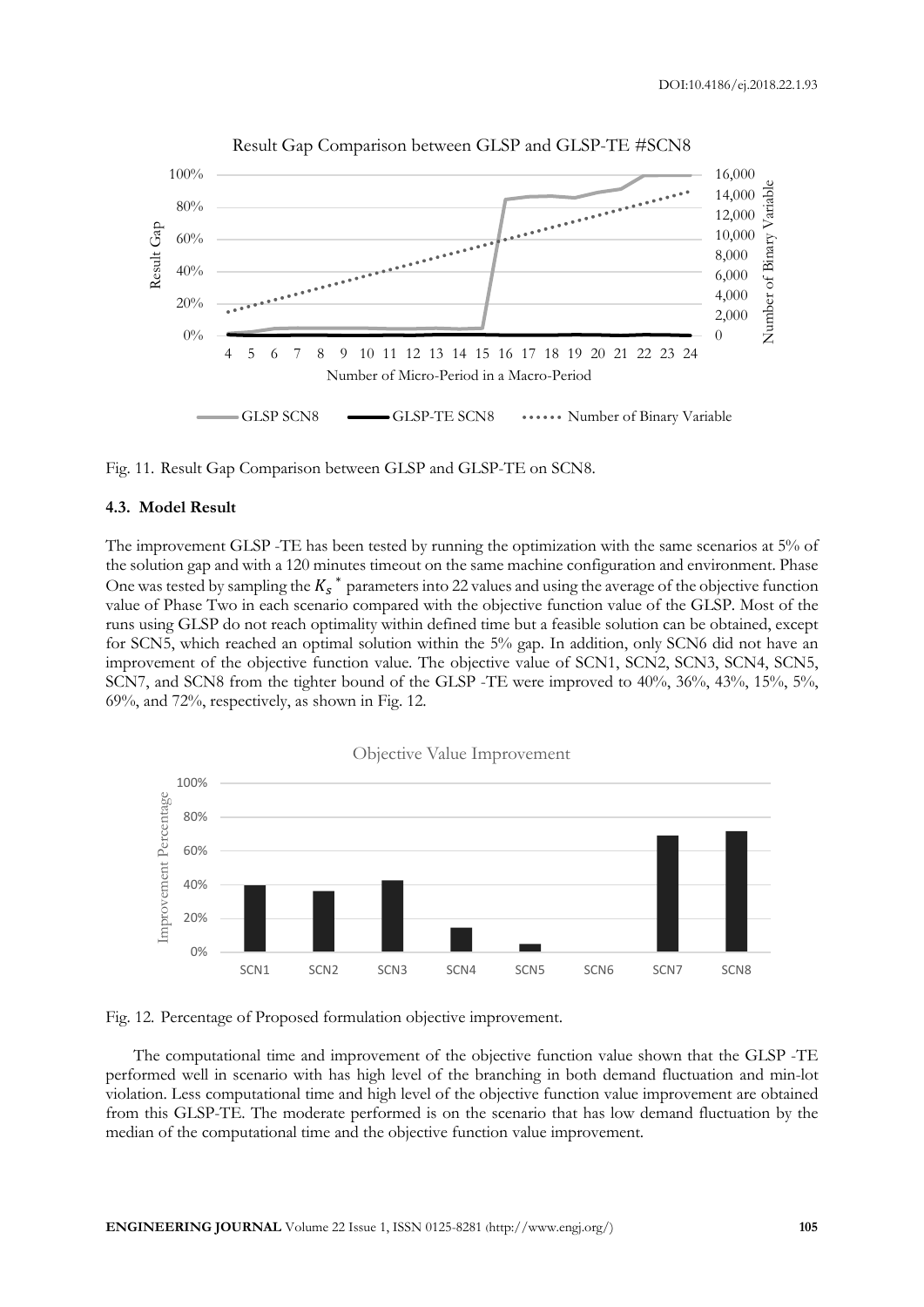#### **5. Discussion**

The GLSP -TE is based on separating the most fractional part into Phase One, the pattern generation, which comes with a pre-defined lot-size for each commodity to perform an approximate optimization in calculating the production pattern. Depending on the number of the pre-defined lot-size, the results of the pattern generation might remove some feasible solution, causing the infeasible solution in the following step. From the reasons stated, the testing of the formulation is performed with multiple pre-defined lot-sizes in each scenario and gap, to ensure that the result will reach a feasible solution. All the results show at least feasible solutions without any single infeasible solution. The setup pattern from Phase One is passed to Phase Two, to calculate the final production volume with consideration for demand, the inventory carrying cost, and capacity to formulate the solution.

The quality of the result has been tested by reducing the problem size due to the limitation of running by GLSP. The result in the reduced problem returns the same optimality for both formulations. In the large size problem, Phase One and Phase Two perform less computational times with a better objective function value compared with GLSP in most tested scenarios.

From all tests performed, it can be concluded that the GLSP-TE provides optimality level with appropriate computational time. The future aspect of this formulation can be continued on the pre-defined lot-size calculation that can be improved for the precision and avoiding the infeasible effect in the next phase. Moreover, the gap in the multiple production line has to be considered for further studies.

#### **References**

- [1] B. Fleischmann and H. Meyr, "The general lotsizing and scheduling problem," *OR Spectrum*, vol. 19, no. 1, pp. 11-21, 1997.
- [2] A. Drexl and A. Kimms, "Lot sizing and scheduling—Survey and extensions," *European Journal of Operational Research*, vol. 99, no. 2, pp. 221-235, 1997.
- [3] K. Haase, "Capacitated lot-sizing with sequence dependent setup costs," *OR Spectrum*, vol. 18, no. 1, pp. 51-59, 1996.
- [4] W. H. Chen and J. M. Thizy, "Analysis of relaxations for the multi-item capacitated lot-sizing problem," *Annals of operations Research*, vol. 26, no. 1, pp. 29-72, 1990.
- [5] G. Belvaux and L. A. Wolsey, "Modelling practical lot-sizing problems as mixed-integer programs," *Management Science*, vol. 47, no. 7, pp. 993-1007, 2001.
- [6] K. Haase and A. Kimms, "Lot sizing and scheduling with sequence-dependent setup costs and times and efficient rescheduling opportunities," *International Journal of Production Economics*, vol. 66, no. 2, pp. 159-169, 2000.
- [7] X. Lin, C.A. Floudas, S. Modi, and N. M. Juhasz, "Continuous-time optimization approach for mediumrange production scheduling of a multiproduct batch plant," *Industrial & Engineering Chemistry Research*, vol. 41, no. 16, pp. 3884-3906, 2002.
- [8] G. J. Woeginger, "Exact algorithms for NP-hard problems: A survey," *Combinatorial Optimization— Eureka, You Shrink!,* Berlin, Heidelberg: Springer, 2003, pp. 185-207.
- [9] M. Held and R. M. Karp, "A dynamic programming approach to sequencing problems," *Journal of the Society for Industrial and Applied Mathematics*, vol. 10, no. 1, pp. 196-210, 1962.
- [10] V. Bansal, V. Sakizlis, R. Ross, J. D. Perkins, and E. N. Pistikopoulos, "New algorithms for mixedinteger dynamic optimization," *Computers & Chemical Engineering*, vol. 27, no. 5, pp. 647-668, 2003.
- [11] A. Prata, J. Oldenburg, A. Kroll, and W. Marquardt, "Integrated scheduling and dynamic optimization of grade transitions for a continuous polymerization reactor," *Computers & Chemical Engineering*, vol. 32, no. 3, pp. 463-476, 2008.
- [12] Y. Chu and F. You, "Integrated scheduling and dynamic optimization of complex batch processes with general network structure using a generalized benders decomposition approach," *Industrial & Engineering Chemistry Research*, vol. 52, no. 23, pp. 7867-7885, 2013.
- [13] F. You, P. M. Castro, and I. E. Grossmann, "Dinkelbach's algorithm as an efficient method to solve a class of MINLP models for large-scale cyclic scheduling problems," Computers & Chemical Engineering, vol. 33, no. 11, pp. 1879-1889, 2009.
- [14] R. Z. Hwang, R. C. Chang, and R. C. T. Lee, "The searching over separators strategy to solve some NPhard problems in subexponential time," *Algorithmica*, vol. 9, no. 4, pp. 398-423, 1993.